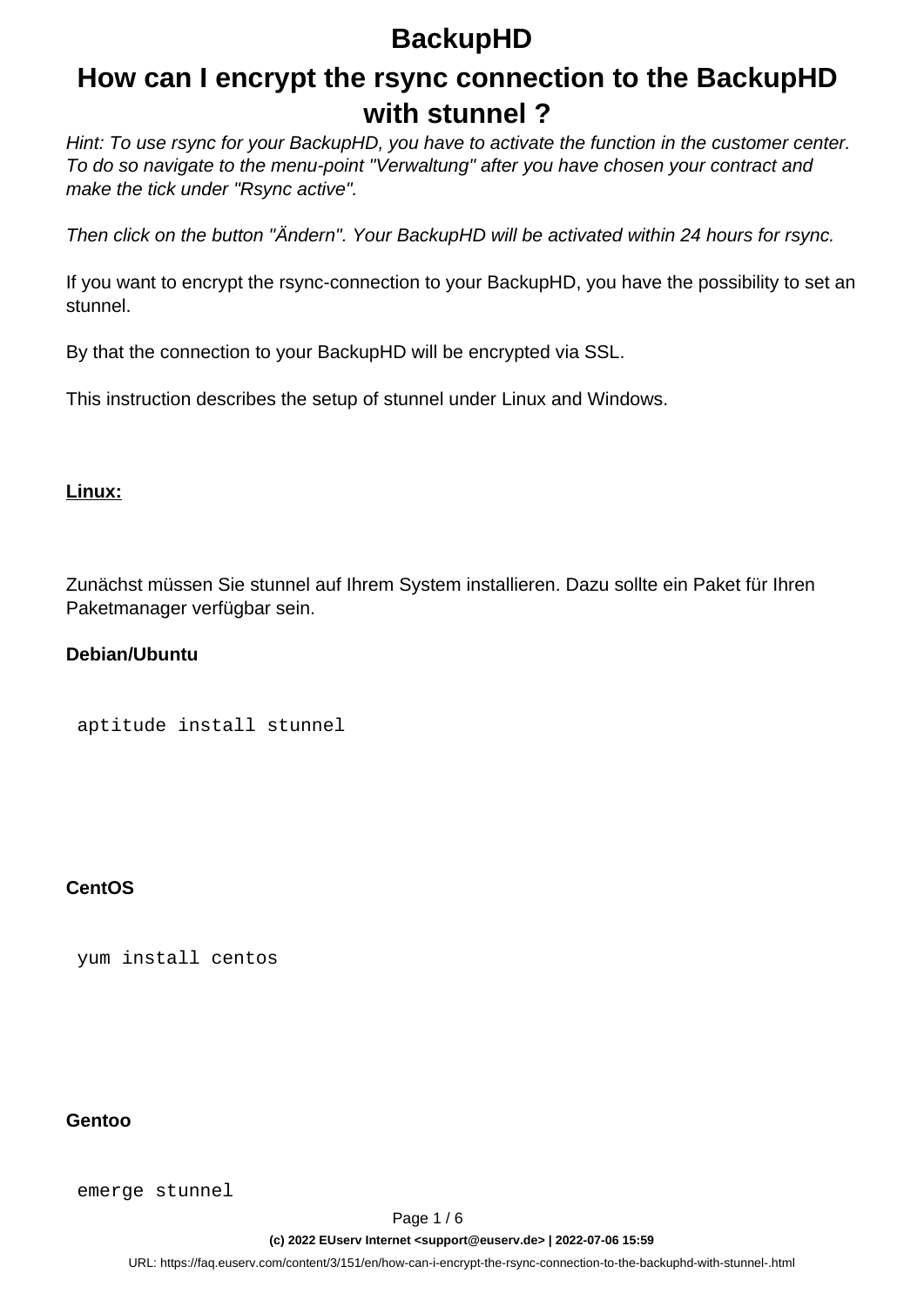#### **OpenSuse**

zypper install stunnel

Nun muss die stunnel Konfigurationsdatei erstellt bzw. aufgerufen

vi /etc/stunnel/stunnel.conf

und die folgenden Änderungen vorgenommen werden:

```
; Certificate/key is needed in server mode and optional in client mode
;cert = /etc/ssl/certs/stunnel.pem
;key = /etc/ssl/certs/stunnel.pem
; PID is created inside the chroot jail
pid = /stunnel.pid
; Some performance tunings
socket = l:TCP NODELAY=1
socket = r:TCP NODELAY=1;compression = zlib
; Some debugging stuff useful for troubleshooting
debug = 5output = /var/log/stunnel/stunnel.log
; Use it for client mode
```
**(c) 2022 EUserv Internet <support@euserv.de> | 2022-07-06 15:59**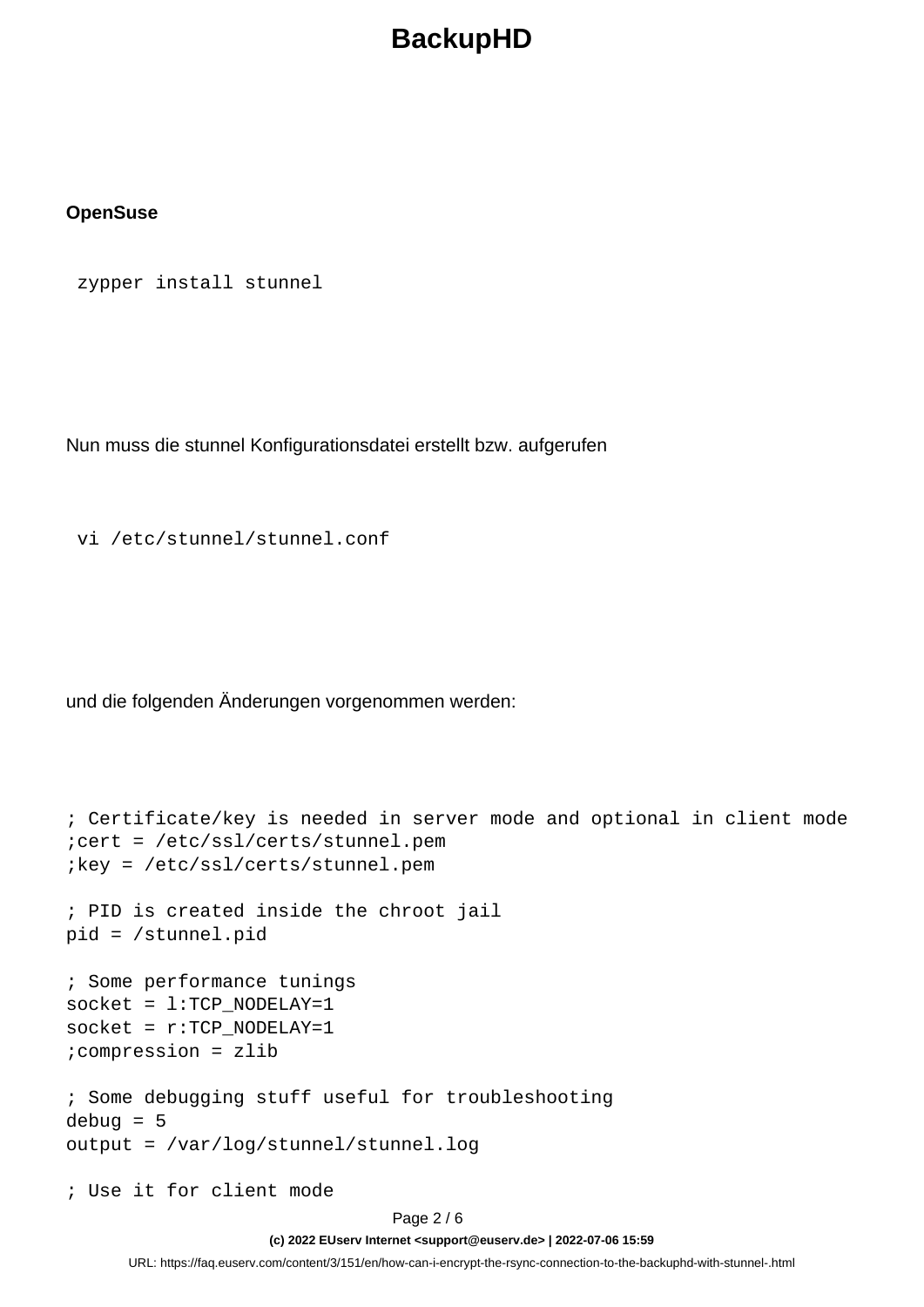```
client = yes
Service-level configuration
[pop3s]
accept = 995connect = 110[imaps]
accept = 993connect = 143[ssmtp]
accept = 465connect = 25;[https]
iaccept = 443
iconnect = 80
;TIMEOUTclose = 0
[ssync]
accept = 873connect = rsync1.euserv.de:273
```
Erstellen Sie das benötigte stunnel-Zertifikat und den Schlüssel (pem):

```
 openssl req -new -x509 -days 365 -nodes -out stunnel.pem -keyout stun
nel.pem
```
Geben Sie hier die notwendigen Informationen an:

Country Name:

Page 3 / 6

**(c) 2022 EUserv Internet <support@euserv.de> | 2022-07-06 15:59**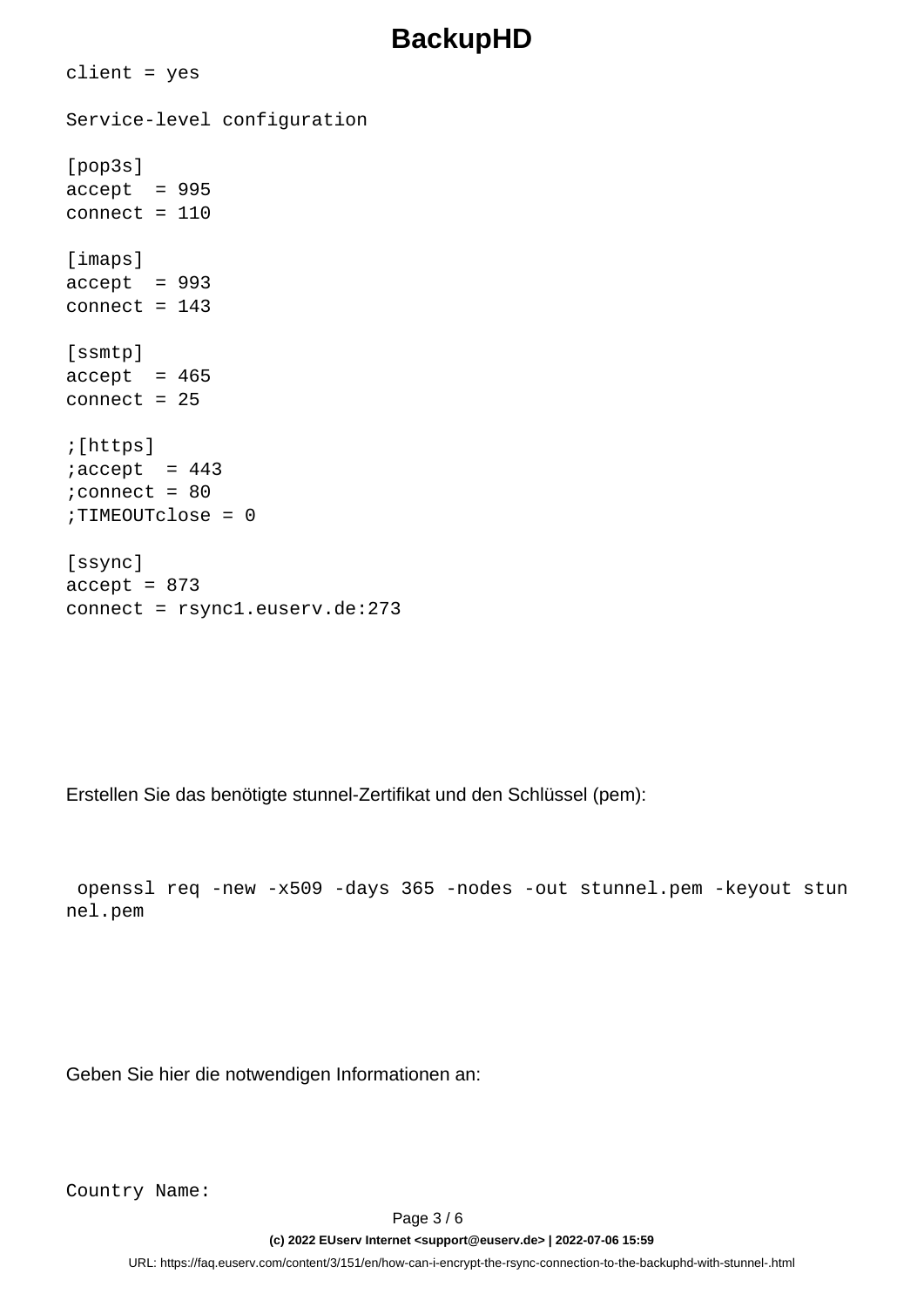State or Province name: Locality: Organization Name: Organizational Unit Name: Common Name (FQDN):

Bearbeiten Sie schließlich die folgende Datei:

vi /etc/default/stunnel

und ändern die folgende Zeile:

# Change to one to enable stunnel automatic startup ENABLED=1

Jetzt können Sie stunnel mit dem folgenden Befehl starten:

stunnel /etc/stunnel/stunnel.conf

Die Nutzung von rsync:

Page 4 / 6

**(c) 2022 EUserv Internet <support@euserv.de> | 2022-07-06 15:59**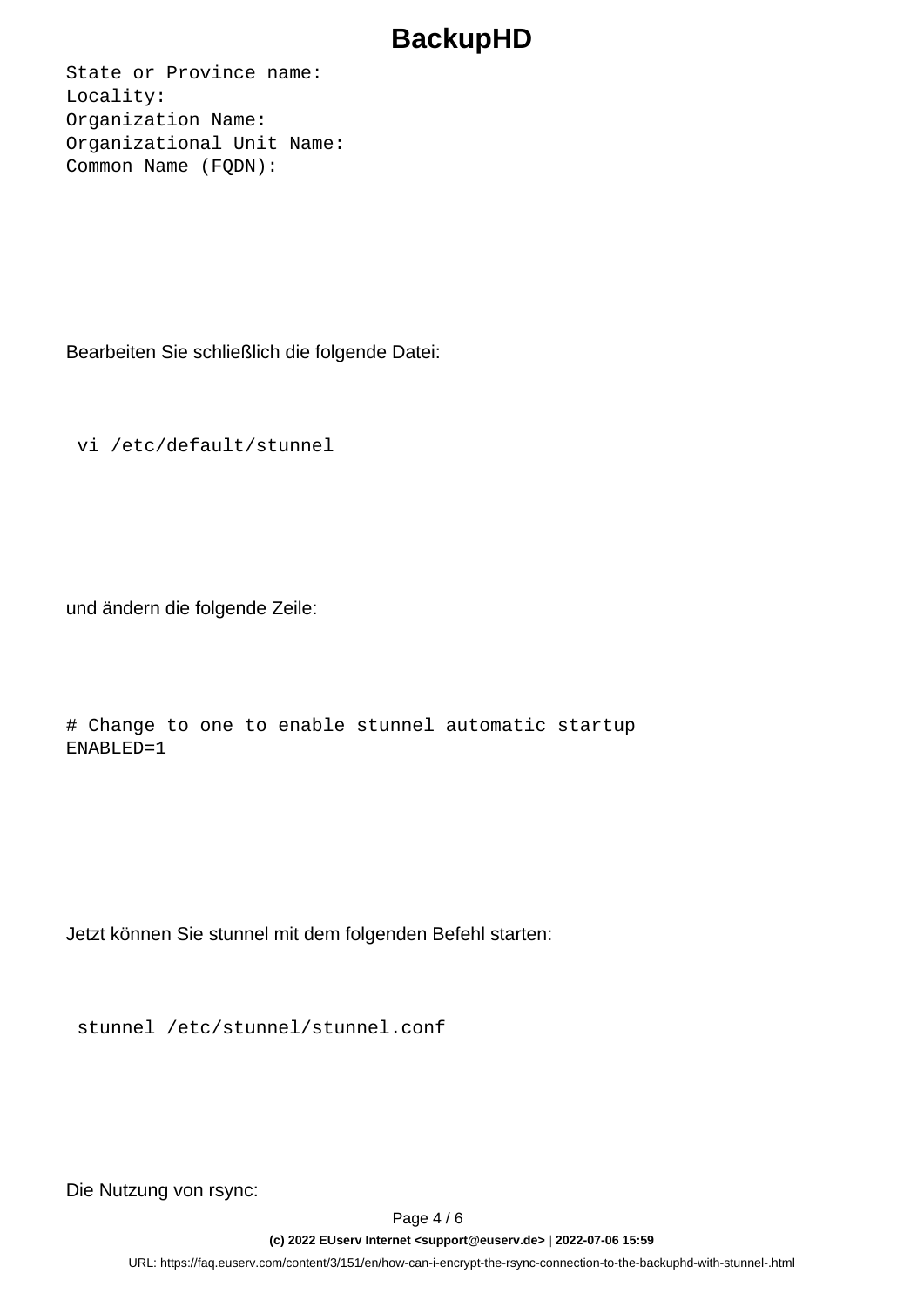Für eine durch stunnel verschlüsselte rsync-Verbindung können Sie nun localhost als Server angeben.

z.B.

rsync -avuz /dev/zero ftpbackup-1234@localhost::ftpbackup-1234

Beenden von stunnel:

killall stunnel

**Setting up stunnel under Windows**

You can also set stunnel manually in Windows.

The necessary program can be downloaded at http://www.stunnel.org/.

Now you just have to edit the configuration file. You can find a link in the start menu .

Ensure that the option client=yes is not commented out.

 $client = yes$ [ssync]  $accelt = 873$ connect = rsync1.euserv.de:273

Now you can start stunnel from the start menu.

You can use Rsync under Windows e.g. with the free tool DeltaCopy.

Page 5 / 6

**(c) 2022 EUserv Internet <support@euserv.de> | 2022-07-06 15:59**